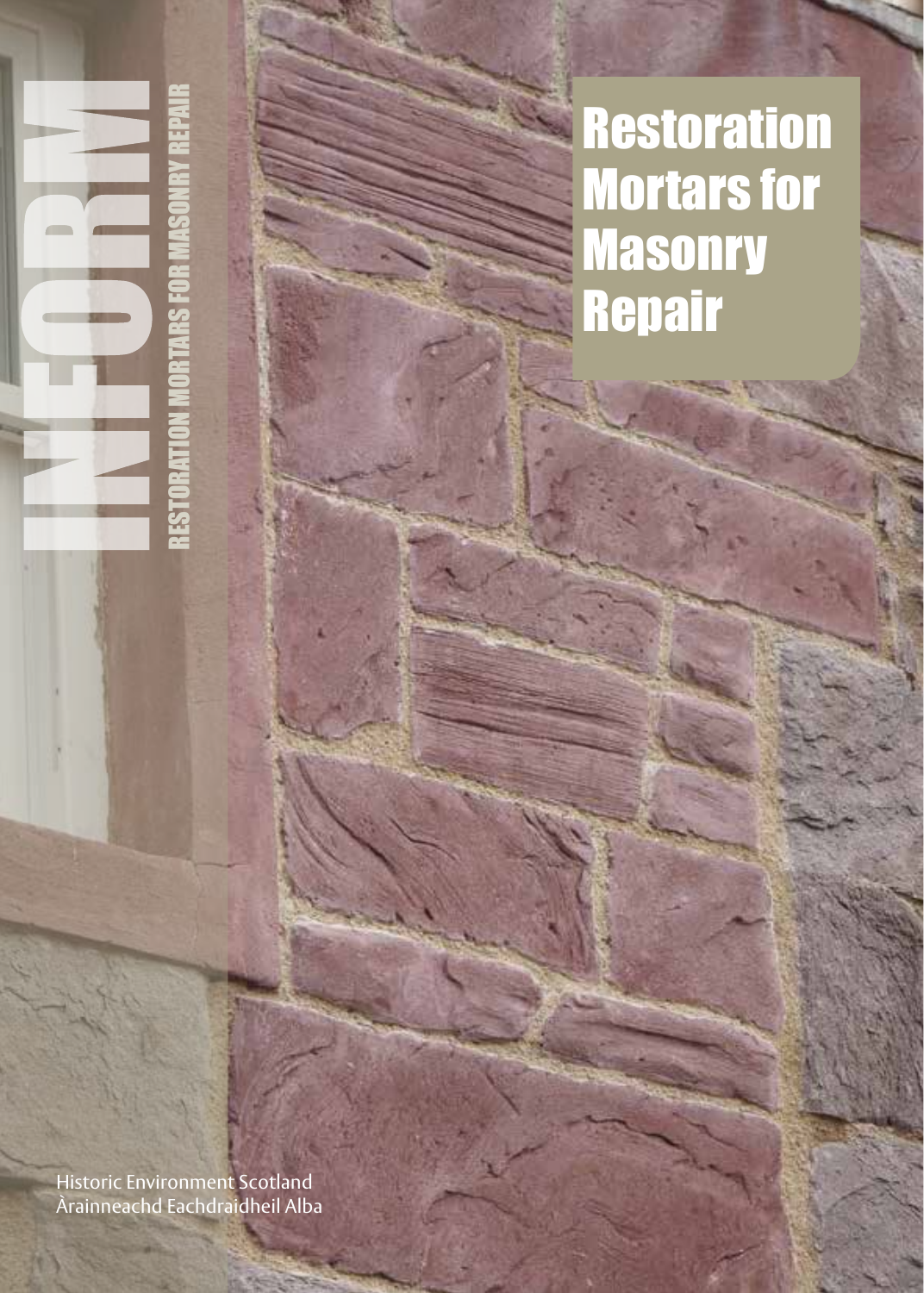## Introduction

This INFORM provides information on the use of proprietary restoration mortars for repair of stone masonry. It identifies the types of products available for carrying out such repairs; the scenarios in which their use might be appropriate; the practical considerations for their use; and the associated visual implications. The use of restoration mortars is neither a long term or 'like-for-like' repair approach for traditional buildings, but situations can arise where it provides an acceptable solution for minor masonry repairs.

### What are restoration mortars?

Proprietary restoration mortars are pre-mixed mortars designed for the repair of masonry units (usually natural stone). Such products fall into the broader category of 'plastic' repairs (i.e. repairs using workable materials that can be moulded into shape, will adhere to stone, and will harden after application) but are different from the site-blended mortars used by skilled masons. Restoration mortars are convenient to use, and appear to provide an 'off the shelf' solution to stone repair issues. This approach is favoured by some contractors as it removes the need for measuring out and matching materials on site. Some products claim to be suitable for use on several stone types, doing away with the traditional, skilled practice of specifying bespoke repair mixes. There are many products on the market with different compositions and properties, but most restoration mortars fall into one of the following categories:

*Resin-based restoration mortars:* a mixture of aggregate grains and liquid resin that is mixed with a 'hardener' just before use. Products based on resin are typically impermeable, potentially leading to the build up of moisture at the stone/repair boundary and the subsequent deterioration of the underlying and adjacent masonry.

*Cement-based restoration mortars:* these typically come as a dry mixture of cement powder, aggregate, grains and pigments. Such products can be liable to shrinkage during drying and the resultant cracks can form capillary pathways, drawing moisture into the structure. Due to their low permeability, the moisture becomes trapped behind the repair and can lead to degradation of underlying masonry.

*Lime-based restoration mortars:* these typically consist of a dry mixture of powdered lime and aggregate grains. The type of lime used can vary, and additives may be present to impart specific characteristics (e.g. improved workability). Lime is generally a permeable material, and can assist in dealing with moisture dissipation.

*Hybrid-mix restoration mortars:* a blend of lime, cement, aggregates, additives, fillers and pigments. These products are designed to have good workability, high permeability and frost resistance. Different products can vary in their compatibility with natural stone, and should be carefully selected based on the technical literature provided by the manufacturer.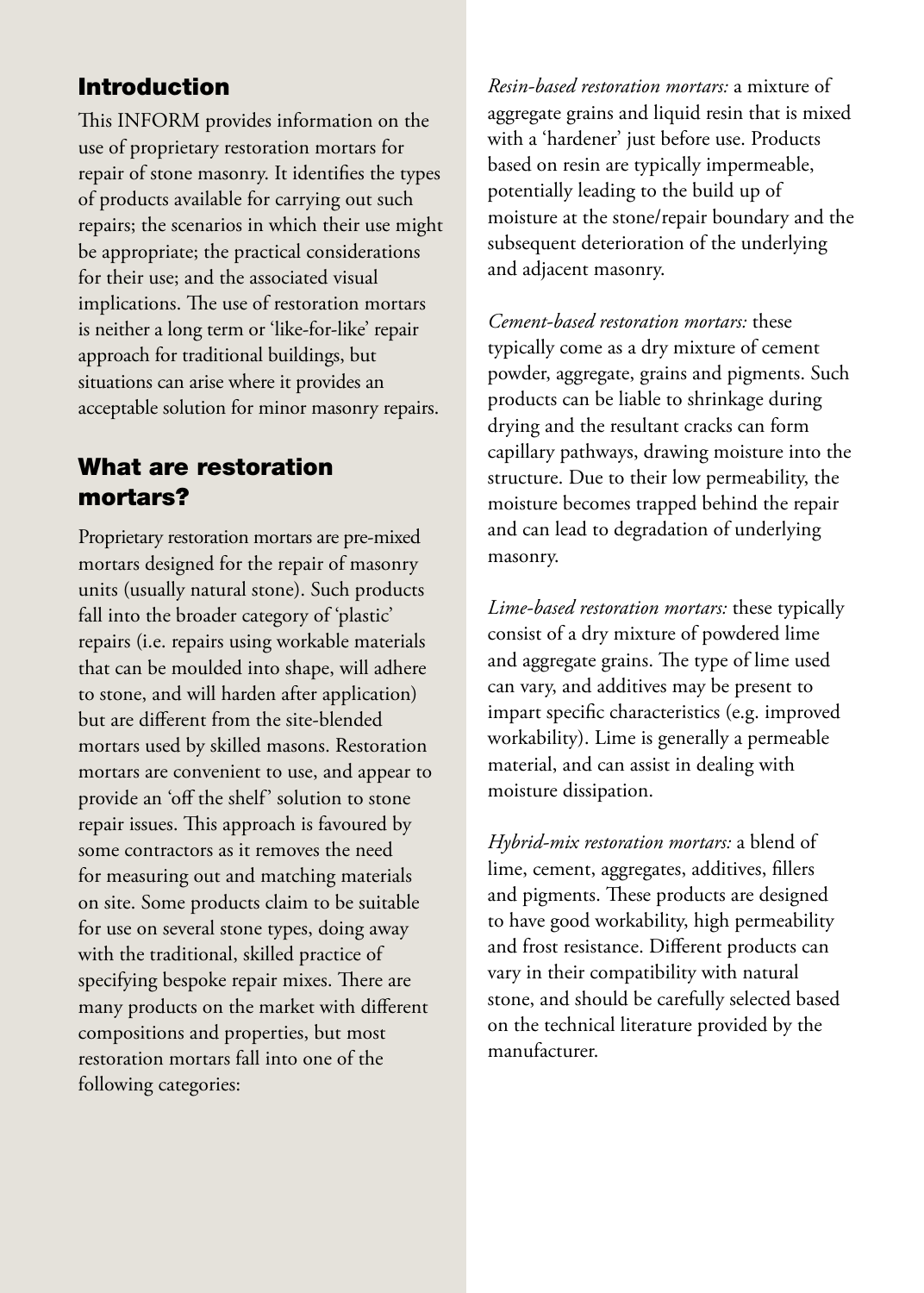Due to their low permeability, resin and cementbased products (Figs 1 and 2) are not normally considered suitable for repair of stone masonry. Lime-based products (Fig. 3) are better suited to most stone repair as they typically have high vapour-permeability and durability, whilst remaining sacrificial to the stone; some hybrid-mix restoration mortars also display these characteristics (Fig. 4).

#### When to use restoration mortars

Before carrying out stone repair, the need for repair should be established based on the degree to which the stone has deteriorated and whether its function is affected. Where deterioration is superficial, an option of minimal intervention (brushing or dressing masonry back to a sound surface), or no intervention, should be considered.

For significant deterioration, removal of the decayed stone and replacement with new stone is often the most appropriate option. However, there are times when stone replacement may not be possible or suitable. In such cases the use of a compatible restoration mortar, or traditionally prepared lime mortar, may be a suitable repair option for localised areas.

Compatibility of materials is a priority in building repairs. Ideally, repairs should extend the lifespan of masonry by slowing the rate of deterioration. Due to the variable nature of natural stone in historic buildings, combined with the limited range of available new stone, it is not always possible to source compatible stone for replacement. Where this is the case, a restoration mortar might be used on small areas of decay.



*Fig.1: Resin based.*



*Fig.3: Lime based.*

*Figs 1 to 4 Restoration mortars under the microscope. Blue areas indicate pore space.* 



*Fig.2: Cement based.*



*Fig.4: Hybrid mix.*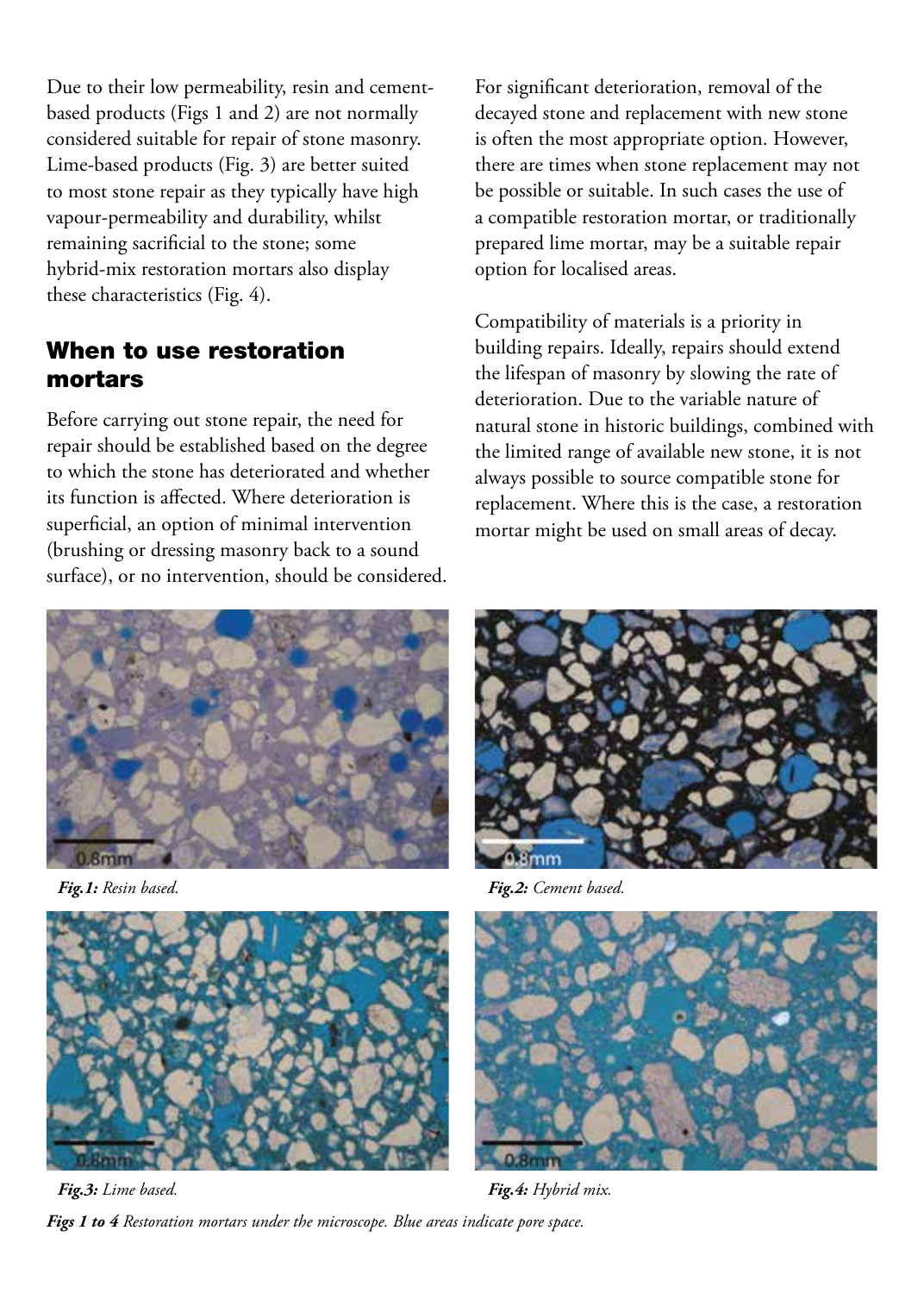

*Fig. 5 Over mixing or addition of excess water can create a 'foamy' texture in restoration mortars.*



*Fig. 6 Surface preparation for application of restoration mortar requires chiselling to a sound surface.*

Repairs should be carried out in such a way as to preserve as much historic building fabric as is possible. However, where stone replacement is specified, areas of sound stone may need to be removed to provide a base for attaching the new stone. Where small areas of deterioration are affecting the way a building functions, for example on drip detailing or cills, it can sometimes be appropriate to repair these areas with a compatible mortar, rather than cutting out larger areas of original masonry to enable stone replacement.

Restoration mortar repairs are generally cheaper than stone replacement, so may be favoured on projects where there are financial constraints. However, the funds spent on temporary repairs might be better used addressing the fundamental problems causing stone deterioration (e.g. repointing joints or maintenance of gutters). Temporary repairs can end up costing more than stone replacement in the longer term.

Restoration mortars are not a 'like-for-like' repair option for listed buildings. Depending on the extent of the work, such repairs may constitute an alteration, and therefore may be subject to listed building consent. The local planning authority should be consulted in advance of carrying out such works, as they can provide

guidance, and clarify whether listed building consent is needed. Large-scale use of restoration mortars is rarely appropriate for listed buildings.

# Practical considerations

Restoration mortars must be prepared and applied in accordance with manufacturers' guidelines. Materials, particularly those containing additives, can behave in different ways when subjected to different mixing and/ or application methods. Deviation from guidelines can impact on the workability of the fresh material and how it performs when hardened, causing variation in properties such as permeability and durability, as well as affecting its appearance (Fig. 5).

Weak areas of stone with disaggregating grains should be removed before mortar is applied. Chiselling back to sound stone will ensure a better bonded repair (Fig. 6). Some manufacturers recommend using corrosionresistant anchors/pins for repairs over a certain depth, however where the stability of a repair is a concern, stone replacement is usually a better option. Stone replacement will also be necessary if the existing masonry is very soft or if chiselling to a sound surface requires removal of a significant depth of stone.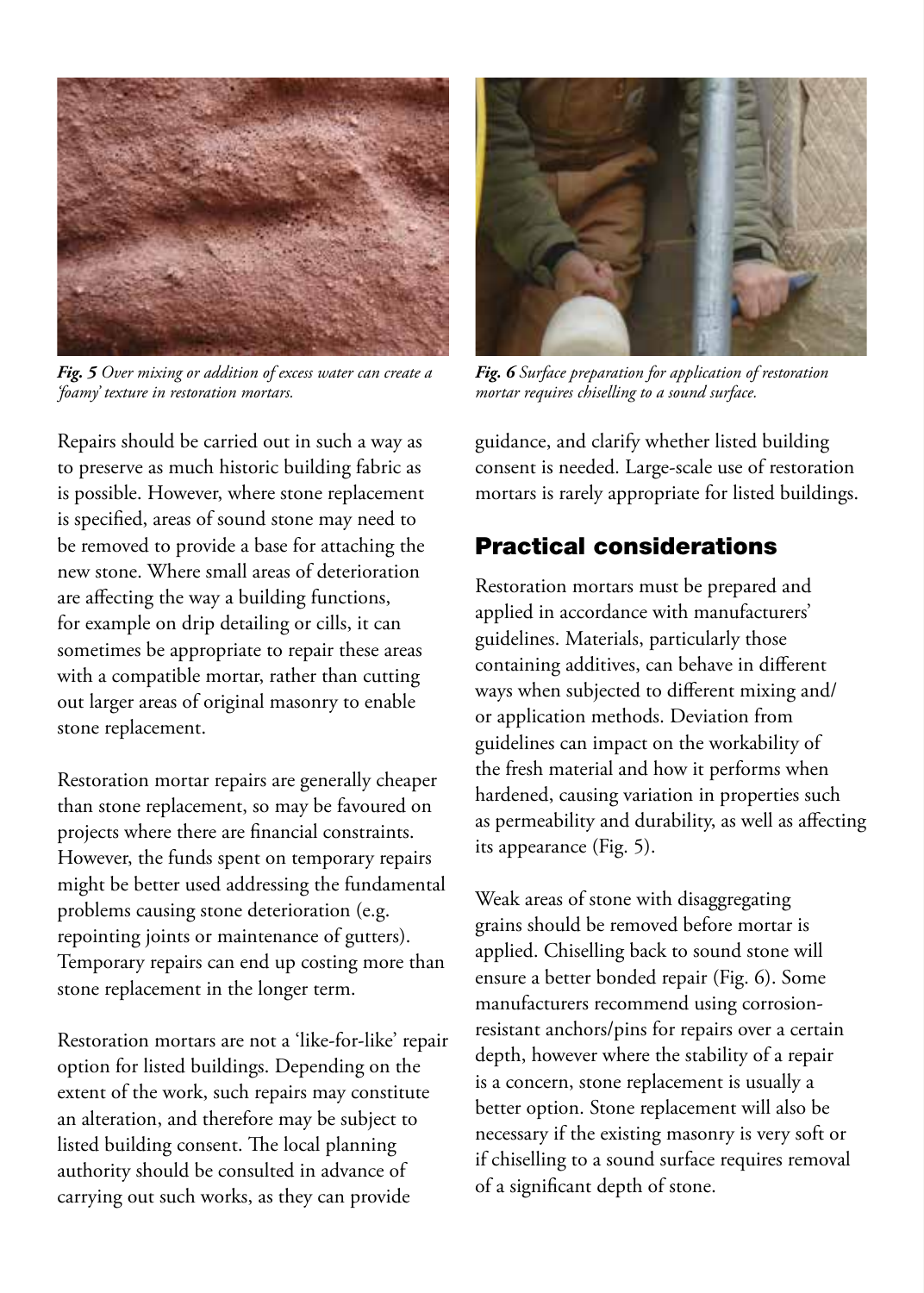Mortar repairs need to be protected from harsh weather conditions for a period of time after completion. Guidance on appropriate post-application treatments and aftercare of proprietary restoration mortars should be sought from manufacturers.

## Visual implications of using restoration mortars

Restoration mortars are usually coloured to match adjacent or underlying stone. This is achieved by adding pigments, or by using aggregates of different colours. Products colour matched using pigments, often have a homogeneous appearance that contrasts poorly with natural stone (Fig. 7). Very skilled contractors can combine differently pigmented materials to mimic the variation present in natural stone (Fig. 8). Experience has shown that restoration mortars coloured with pigment can fade over time. Using UV-resistant pigments can reduce the degree of fading, although colour variation can still occur if repairs are not adequately protected as they cure.

Restoration mortars can be tooled to match the adjacent or original stone (Fig. 9). This requires skill, as poorly finished repairs can be conspicuous (Fig. 10). Ideally, repairs should be allowed to stiffen before being hand-tooled to produce as close a match as possible to the original stone finish. Using metal tools immediately after application of the mortar, or overworking during application, can promote the movement of fine particles to the outer surface of the repair, resulting in a lighter or patchy appearance (Fig. 11). Overworking can also create a 'skin' on the surface that can affect moisture distribution.

Tooling to mimic weathered stone (Fig. 12) helps maintain visual integrity but can be deceptive to observers. Skilled repairs such as this tend to be time-consuming and costly. Good quality, colour-matched repairs can be difficult to identify and may be overlooked during inspections. Repairs should be documented so that affected areas can be easily identified and considered in any future repair plans.



*Fig. 7 Restoration mortar colour matched to one area of masonry can be a poor match to another.*



*Fig. 8 Colour matching mimicking the natural variation of stone.*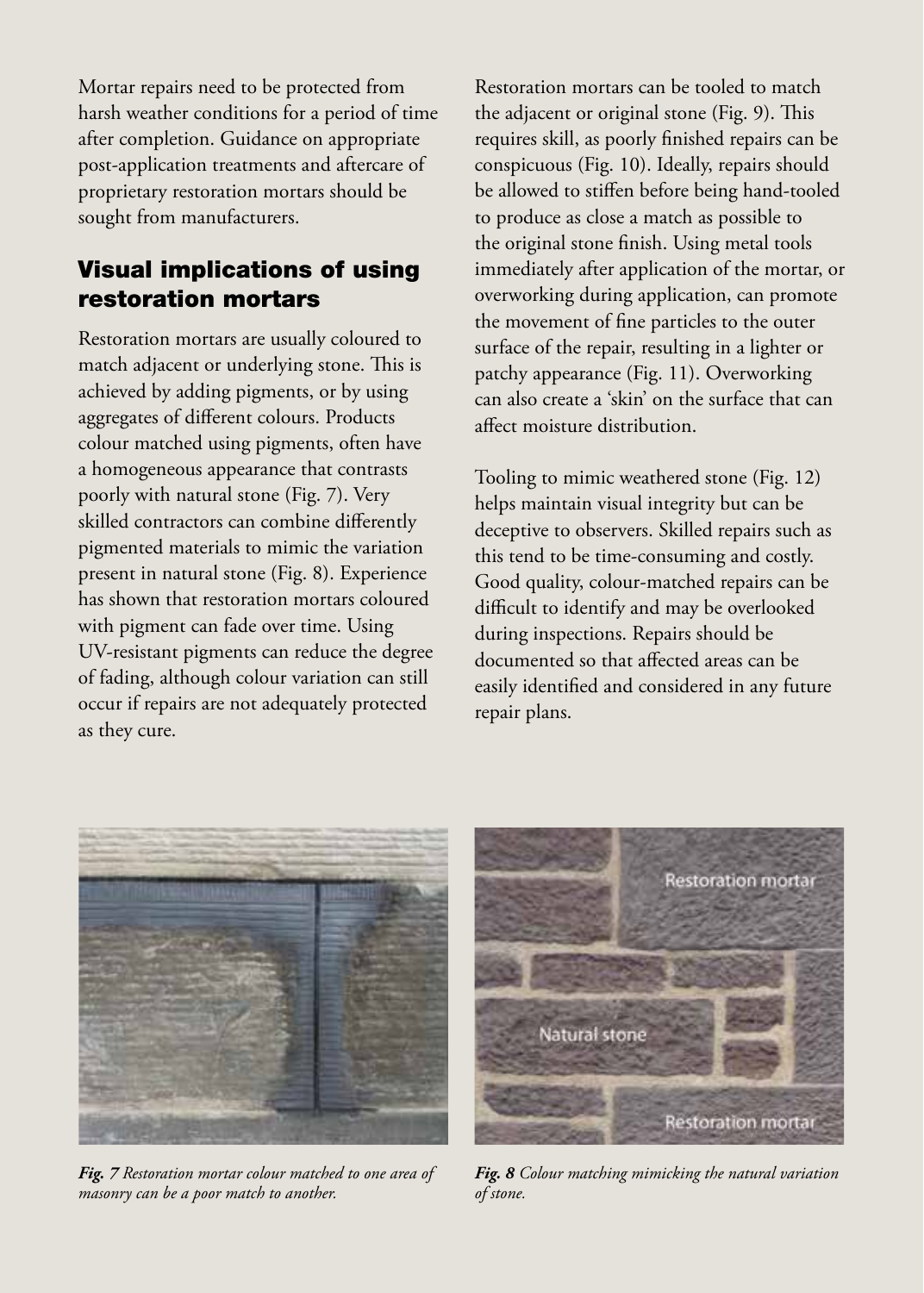

*Fig. 9 Tooling of repairs should match the original stonework.*



*Fig. 10 Surface detailing in the repair (arrowed) does not match the adjacent stone.*



*Fig. 11 Overworking the repair surface (highlighted by dashed lines) results in a light, patchy appearance.* 



*Fig. 12 Skilled contractors can achieve textures close to those in natural stone.*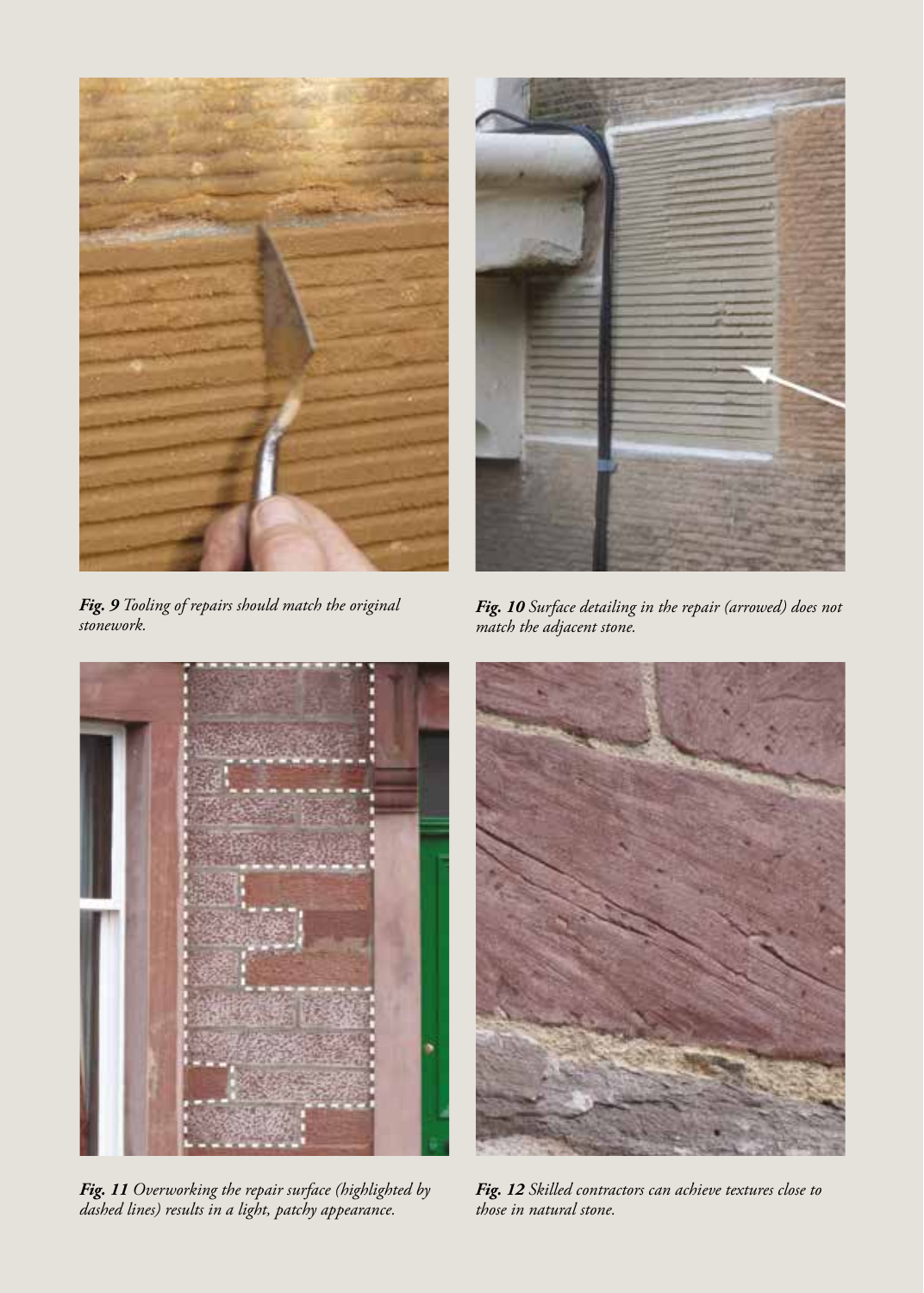# Responsible use of restoration mortars

Restoration mortars are generally used for shallow repairs, typically no more than a centimetre or two deep. The use of other materials for base coats (faced with restoration mortar) should be avoided unless specifically recommended by the manufacturer, as incompatible materials may result in failure of the repair and accelerated deterioration of the underlying stone masonry. Where extensive deterioration means that the repairs will be deep, stone replacement is preferable to a mortar repair, as the stone can be securely fixed in place. The use of restoration mortars for high level works and in exposed conditions is best avoided as exposure to harsh conditions is likely to reduce the lifespan of the material.

Use of restoration mortars on large areas can affect how a building looks and the way it disperses moisture. Although re-facing with restoration mortars can be visually effective at



Fig. 13 The extensive use of restoration mortars for an entire replacement may eventually be required. *building façade is not recommended.*

first (Fig. 13), it results in an artificially 'renewed' appearance, which can often weather poorly, and may lead to degradation of the façade and the underlying masonry in the longer term. Such extensive use is not recommended.

Where repairs are carried out to adjacent masonry blocks, the existing mortar joints should be retained and repointed with a suitably specified repointing mortar. This reduces the impact of the repairs on moisture diffusion within the building. Some restoration mortars (particularly those containing cement) have insufficient flexibility to accommodate movement across masonry blocks and may crack if they bridge joints.

Where extensive repair of masonry is required across an elevation, stone replacement is normally the best option. In some cases brushing or dressing back the deteriorated stone to a sound surface may be sufficient and possibly, for rubble stonework, applying a lime harl. Rendering or harling of other types of masonry such as ashlar work is not normally appropriate.

## Conclusion

Restoration mortars have a limited but useful role in masonry repair and conservation. Materials should be selected for both their technical and aesthetic qualities, and used on the basis of minimal intervention. Careful preparation and application of materials is essential, and an experienced contractor should always carry out the work.

Restoration mortars have a limited lifespan. Their use does not remove the need to identify and treat the causes of masonry deterioration, or to carry out regular building maintenance. The judicious use of restoration mortars provide a short term solution to prolong the life of small areas of deteriorated masonry, allowing retention of the wider historic fabric, with the acknowledgment that stone